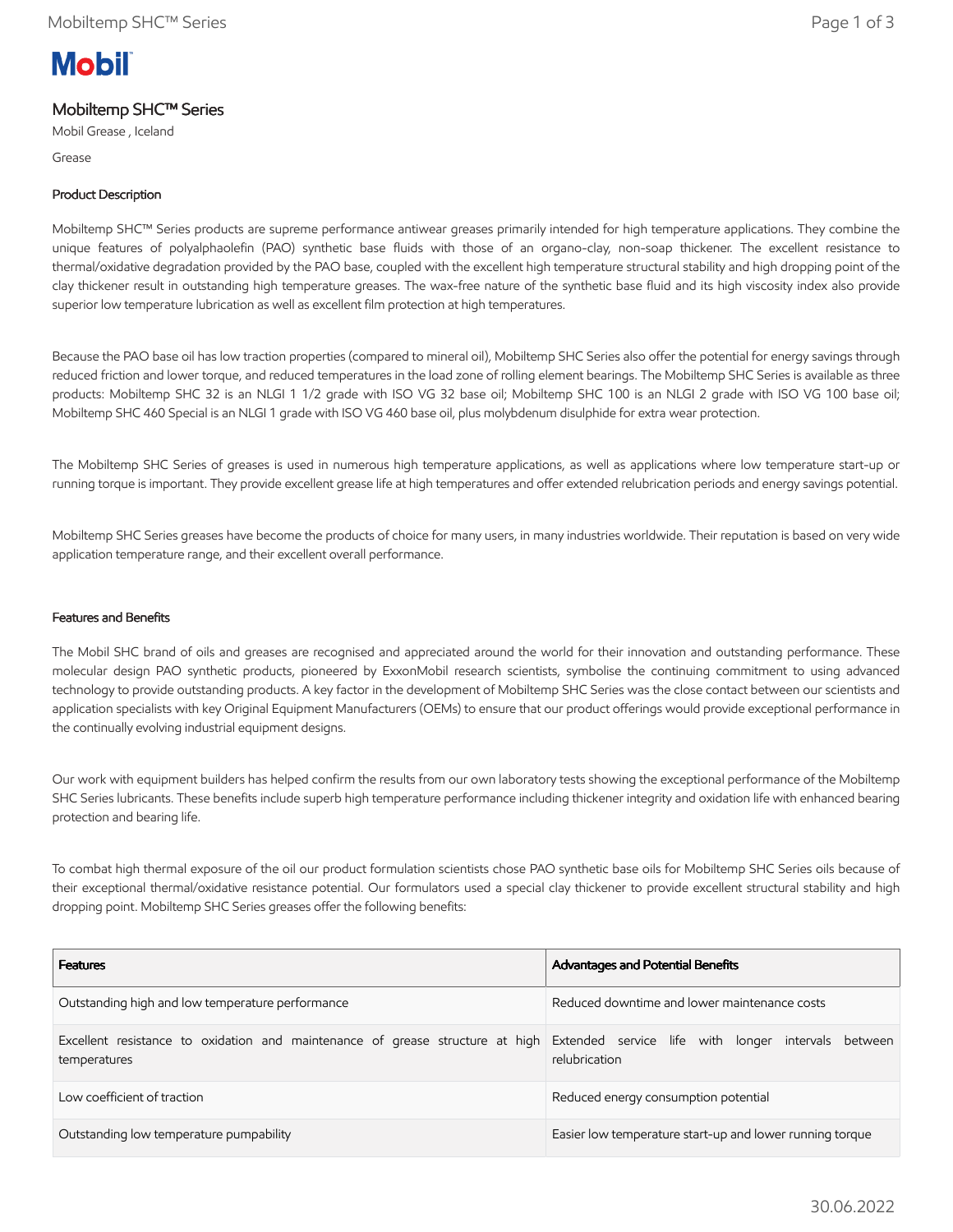| <b>Features</b>               | Advantages and Potential Benefits                                  |  |
|-------------------------------|--------------------------------------------------------------------|--|
| Very good antiwear protection | <sup>I</sup> Extended bearing life, reduced unanticipated downtime |  |

#### Applications

Mobiltemp SHC greases offer excellent high temperature grease life, bearing protection and grease integrity along with excellent low temperature capability and good wear protection. Specific applications include:

For Mobiltemp SHC 32

- Sealed or re-packable ball and roller bearings
- Splines, screws and some enclosed gearing
- Extreme temperature applications with a recommended operating temperature range of -50º C to 180º C (with appropriate relubrication intervals).

#### For Mobiltemp SHC 100

- High speed bearings and thrust bearings where a wide temperature range is desired
- It is particularly suitable for use in electric motor bearings where operating conditions demand reduced friction, low wear and long service life
- Extreme temperature applications with a recommended operating temperature range of -50º C to 200º C (with appropriate relubrication intervals).

#### For Mobiltemp SHC 460 Special

 • The presence of molybdenum disulphide makes it particularly suitable for the lubrication of sliding machine elements such as cams and ways, which are subject to long relubrication intervals, limited motion or shock loading.

- Oven conveyor or kiln bearings which are subject to high temperatures or cycling between high and normal temperatures
- Extreme temperature applications with a recommended operating temperature range of -40º C to 180º C (with appropriate relubrication intervals).

#### Specifications and Approvals

| This product meets or exceeds the requirements of: | 32 |
|----------------------------------------------------|----|
| DIN 51825:2004-06 - KP HC 1-2 K -50                |    |

#### Properties and Specifications

| Property                                                    | 32              | 100               | <b>460 SPECIAL</b> |
|-------------------------------------------------------------|-----------------|-------------------|--------------------|
| Grade                                                       | <b>NLGI 1.5</b> | NLGI <sub>2</sub> | NLGI <sub>1</sub>  |
| Thickener Type                                              | Clay            | Clay              | Clay               |
| Base Oil Viscosity of Greases @ 40 C, mm2/s, AMS 1697       | 32              |                   |                    |
| Color, Visual                                               |                 | Light Brown       | Grey               |
| Dropping Point, °C, ASTM D2265                              | $260+$          | $260+$            | $260+$             |
| Four-Ball Extreme Pressure Test, Weld Load, kgf, ASTM D2596 | $200+$          | $200+$            | $250+$             |
| Four-Ball Wear Test, Scar Diameter, mm, ASTM D2266          |                 | 0.4               | 0.4                |